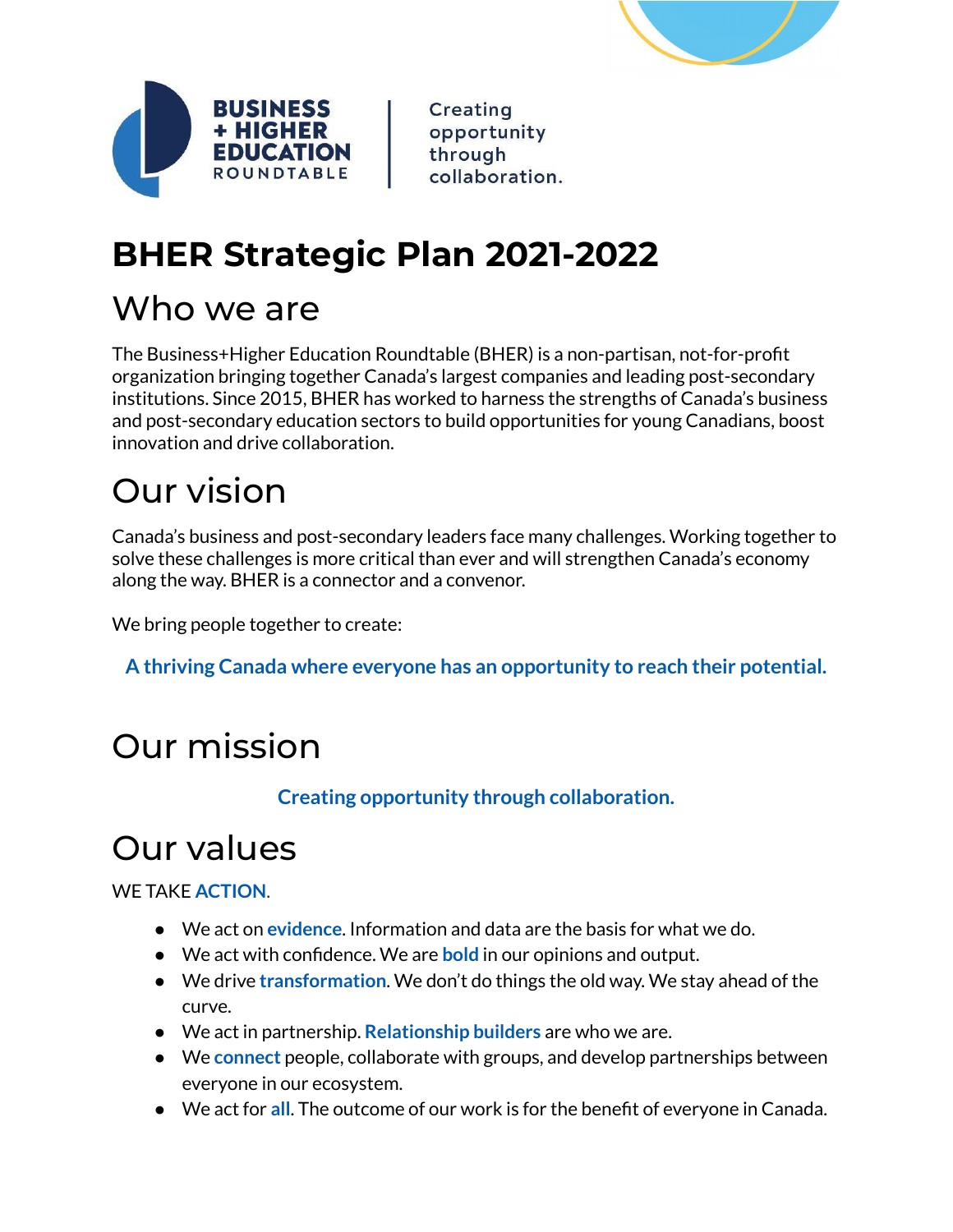

# Our Strategic Priorities

There are three major challenges in the country that drive BHER's priorities each year:

## **1. Skills and Talent:**

We will expand our program delivery to increase Canada's work-integrated learning capacity and bring together stakeholders to help Canada's people, industries and institutions navigate the future of work.

### **2. Innovation:**

We will boost Canada's research, development, and innovation culture that will drive economic development by facilitating collaboration between post-secondary institutions and businesses on shared challenges and opportunities.

## **3. Connecting, convening, and communicating:**

We will be the leading voice and national hub for cultivating conversation and driving action on skills, talent, and innovation with leaders from diverse sectors across the country. This is the central tenet of how we work.



In addition to focusing on these three priorities, in 2021-2022 we will continue to build our organizational capacity.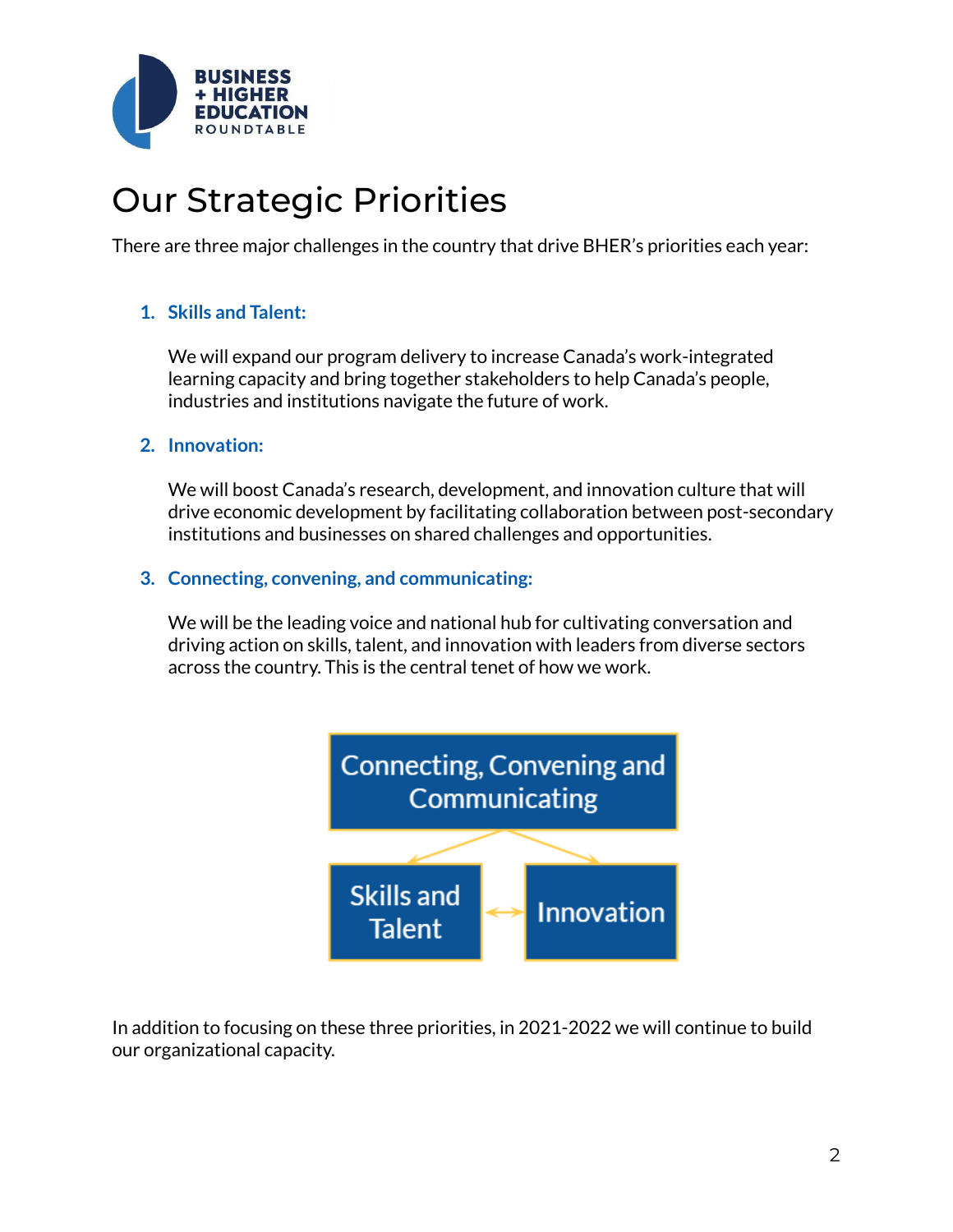

# Executive Summary

BHER has three strategic priorities and a continued focus on building our organizational capacity. Below is a 1-page summary of this year's priorities, goals, and expected outcomes. Additional detail can be found on the subsequent pages.

## 1. Skills and Talent

#### Objective: Expand BHER's program delivery capacity

**Expected Outcomes** 

- А. Increase the impact of BHER's WIL program to achieve our final targets and secure renewed federal funding beyond 2021-2022.
- $\mathsf{R}$ Continue to test and scale the Canada Comeback Challenge with post-secondary and industry partners across the country.
- C. Create and use WIL data for greater impact.
- Work with BHER's members and partners to D. support upskilling and reskilling for Canadians whose jobs have been impacted by automation, AI, and the pandemic.

## 2. Innovation

Objective: Create a stronger culture of innovation and R&D in Canada

**Expected Outcomes** 

- Establish BHER's presence in Canada's research, A development, and innovation ecosystem.
- Ensure BHER's internal R&D work is responsive Β. to members and the communities we engage and strive to support.
- C. Build BHER's R&D expertise and reputation through a portfolio-based approach beginning with: equity, diversity and inclusion; rural, remote, and Northern communities; small and medium sized businesses; innovation policy and research partnerships.

## 3. Connecting, Convening, and Communicating

#### Objective: Strengthen engagement with members and stakeholders

**Expected Outcomes** 

- A. Deepen our connections with members (and their connections with each other).
- **B.** Proactively engage stakeholders and expand our networks beyond traditional members and partners.
- C. Engage students as a key stakeholder group.

## 4. Organizational Capacity **Building**

#### Objective: Strengthen and scale BHER's member and corporate services

**Expected Outcomes** 

- A. Increase BHER's value-add for members.
- B. Grow our membership.
- C. Continue to build BHER's external footprint and brand recognition.
- D. Formalize internal processes by moving from start-up model to building structure around our processes.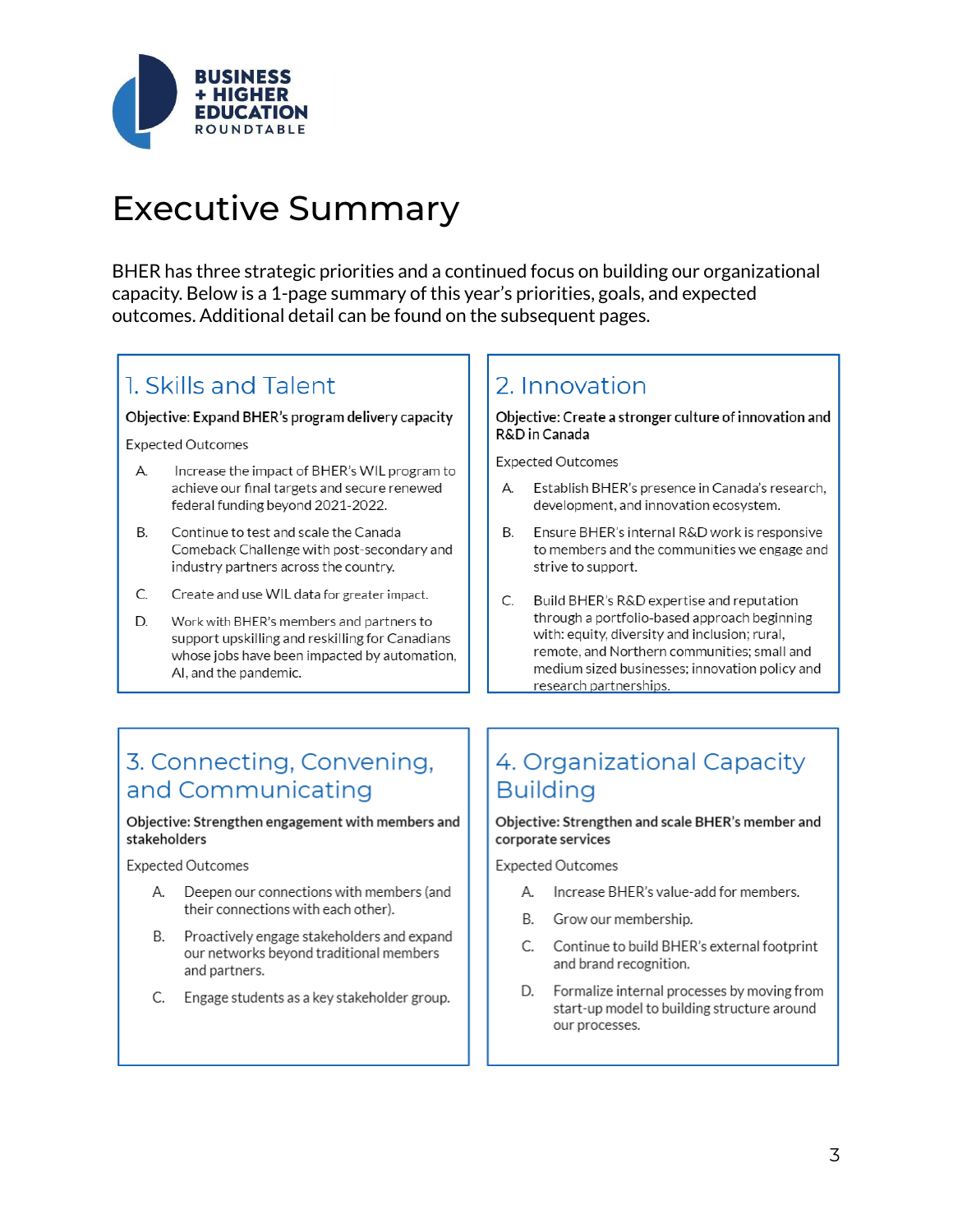

# 2021-2022 Goals and Expected Outcomes

For each of our strategic priorities, we have outlined the main objectives we will work towards over the next year.

## 1. Skills and Talent

#### **Objective: Expand BHER's program delivery capacity**

#### Expected Outcomes

- A. Increase the impact of BHER's WIL program to achieve our final targets and secure renewed federal funding beyond 2021-2022.
	- a. Launch remaining WIL partnerships and the WIL resource hub.
	- b. Broaden partnership capacity by developing priority areas through subject-matter expertise.
	- c. Develop compelling narratives about the experiences, impacts, and outcomes of BHER's partnerships and products.
	- d. Leverage BHER's extensive program experience, member and partnership network, research, tools, and resources to secure a re-investment of federal funding in BHER focussed strategically on closing the remaining gaps in the WIL ecosystem.
- B. Continue to test and scale the Canada Comeback Challenge with post-secondary and industry partners across the country.
	- a. Run a focused summer Challenge for students as well as fall/winter versions of the program in conjunction with the academic calendar.
	- b. Make program adjustments based on lessons learned from the first year of running the program.
	- c. Engage more fully with campus champions and employer partners for program promotion, expansion, and delivery.
	- d. Leverage the Canada Comeback Challenge to provide a plug-and-play program option for new and existing WIL partners.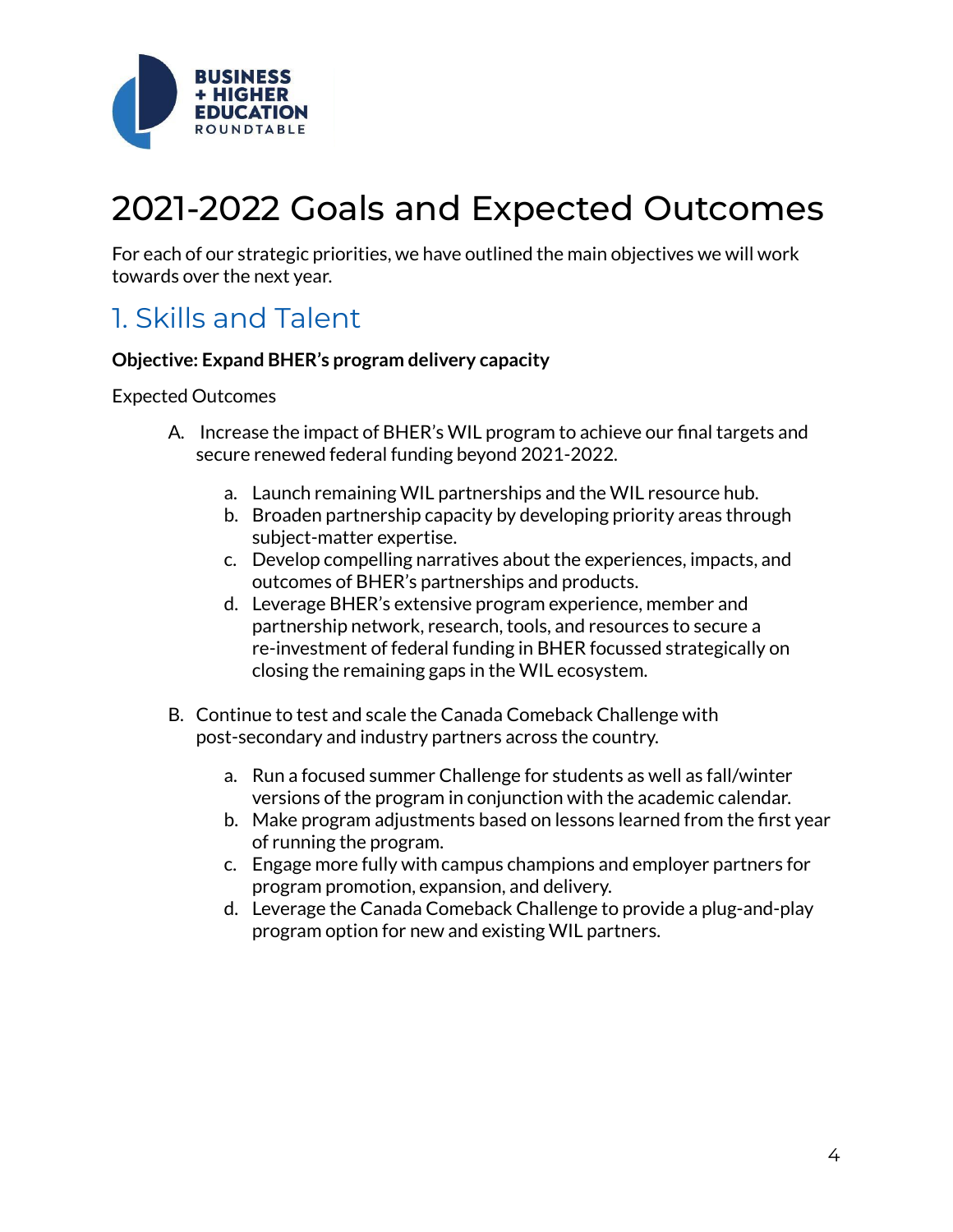

- C. Create and use WIL data for greater impact.
	- a. Lead the development and coordination of a national strategy for WIL data collection and evaluation.
	- b. Create robust WIL data, both quantitative and qualitative, with delivery partners and national WIL stakeholders, to better understand outcomes, inform decision making, and new program opportunities.
	- c. Communicate the impacts and lead by example on knowledge translation and mobilization.
- D. Work with BHER's members and partners to support upskilling and reskilling for Canadians whose jobs have been impacted by automation, AI, and the pandemic.
	- a. Establish credibility in the space by building on existing research and expertise, including from our members and partners, to complete an environmental scan and needs assessment.
	- b. Connect and convene leaders in the space, including businesses, post-secondary institutions, students, and other stakeholders to address the needs we have identified.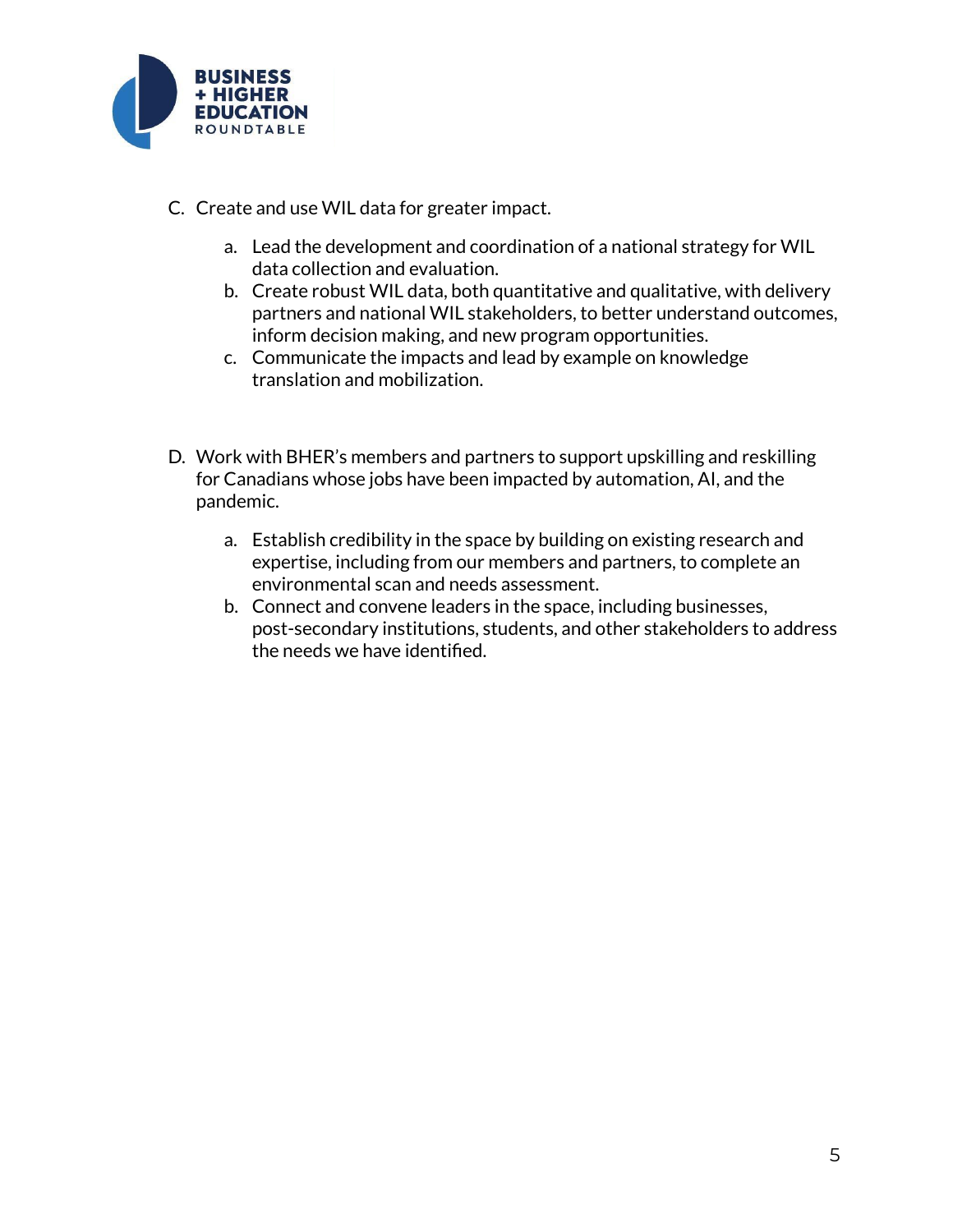

## 2. Innovation

## **Objective: Create a stronger culture of innovation and R&D in Canada**

#### Expected Outcomes

- A. Establish BHER's presence in Canada's research, development, and innovation ecosystem.
	- a. Connect and convene employers and educators to identify industrial strategy, R&D, and innovation challenges and opportunities.
	- b. Curate existing content and produce research outputs that generate new ideas and identify potential solutions and interventions.
	- c. Bring together leaders from multiple sectors, including government, industry and post-secondary, to work together on these issues.
- B. Ensure BHER's internal R&D work is responsive to members and the communities we engage and strive to support.
	- a. Work with members and other stakeholders to carry out and disseminate rigorous, high-quality research and analysis that address critical issues facing businesses and higher education.
	- b. Build new committees and advisory structures to engage more often and more directly with members and leverage their insight and expertise.
	- c. Broker relationships and build connections between academic and non-academic communities to transfer knowledge, inform decisions, and turn research into action.
	- d. Use inclusive research methods that involve people, their communities, and their lived experiences.
- C. Take a portfolio-based approach to R&D.
	- a. Build BHER's R&D expertise and reputation in areas that support: equity, diversity and inclusion; rural, remote, and Northern communities; small and medium sized businesses; innovation policy and research partnerships, Francophone Canada; and high impact teaching and learning practices.
	- b. Integrate BHER's R&D, WIL partnerships, and tools and resource development work to build stronger teams and add value to members and partners.
	- c. Create pathways and leverage our expertise to scale successful WIL and non-WIL projects and/or pilots into national programs with broad impact.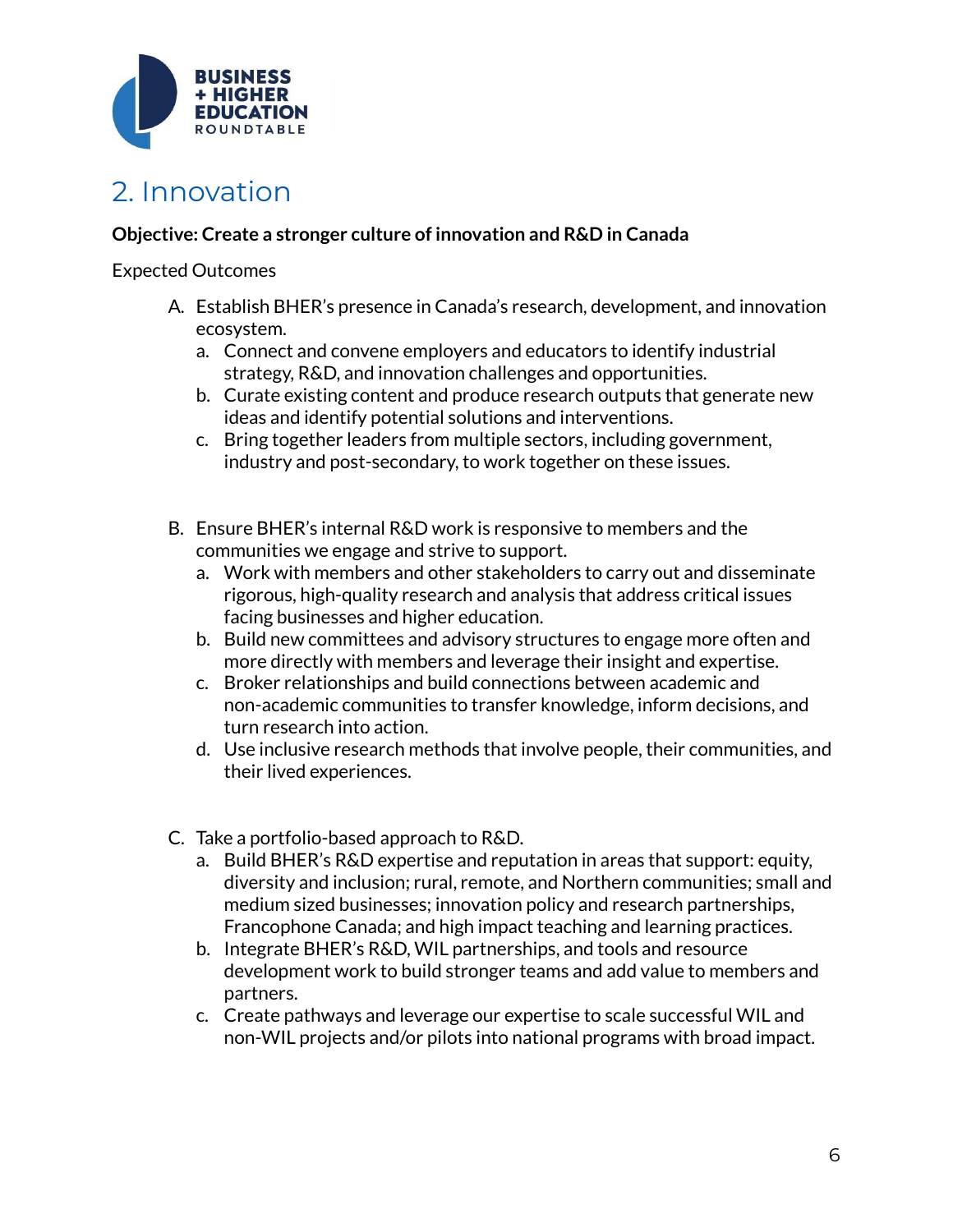

## 3. Connecting, Convening, and Communicating

#### **Objective: Strengthen engagement with members and stakeholders**

- A. Deepen our connections with members (and their connections with each other).
	- a. Continue to engage leaders throughout and deeper into our member organizations (i.e. not just at the top).
	- b. Create new, mutually beneficial ways for our member organizations to work with us through research and program advisory committees and member-to-member relationship building.
	- c. Strengthen communication channels with members so we know more about what they're doing and can help them build awareness and tell their stories.
- B. Proactively engage stakeholders and expand our networks beyond traditional members and partners.
	- a. Continue to establish BHER as a national organization with a regional presence by expanding our member and partnership approach beyond the big industries, big schools, and big cities.
	- b. Promote community-engaged research and partner-to-partner relationships that foster collaboration among groups that are not normally connected by geography, sector, or special interest.
	- c. Bring together regional skills, talent, and innovation leaders to mobilize BHER's WIL resources and other R&D outputs.
- C. Engage students as a key stakeholder group.
	- a. Increase the connection and integration of BHER's Student Advisory Board into our research, development, and program activities.
	- b. Keep students front of mind and engaged as stakeholders.